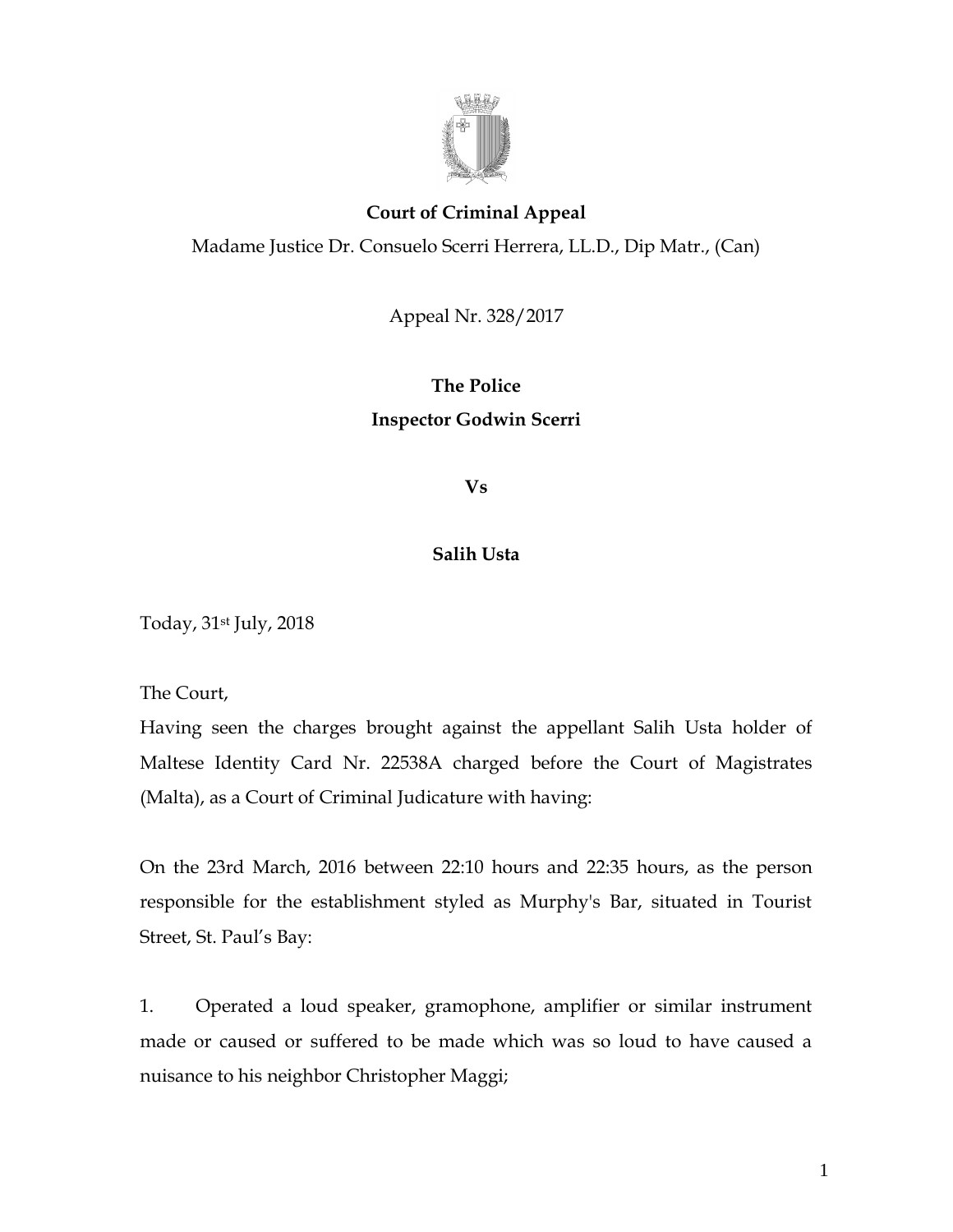2. Also accused of becoming recidivist after he was sentenced on the 12th February 2016 before Magistrate Dr. Charmaine Galea LL.D in terms of sections 49 and 50 of Chapter 9 of the Laws of Malta.

The Court was kindly requested that in case of guilt his license of said establishment shall be cancelled or suspended for anytime in its discretion (Art. 320 Cap. 10, Art. 20 Cap. 441).

Having seen the judgement delivered by the Court of Magistrates (Malta) as a Court of Criminal Judicature on the 11<sup>th</sup> July, 2017, by which, the Court, after having seen Sections 41(2)(a) of Chapter 10, declared the accused Salih Usta guilty of the first, charge laid against him and condemned him to the payment of a fine (ammenda) of one hundred and fifty euro  $(£150)$  whilst acquitted him of the second charge

Having seen the application of Salih Usta filed on the 19th July, 2017, wherein they humbly pray this Court varies the judgement of the Court of Magistrates (Malta) as a Court of Criminal Judicature given on the 11th July 2017 in the sense that while confirming that part of the judgement whereby he was acquitted of the second charge, revokes that part of the judgement whereby he was found guilty of the first charge and was condemned to the payment of a fine (ammenda) of one hundred and fifty euros  $(E150)$ .

That the grounds of appeal consist of the following:

Appellant operates a shop by the name Murphy's Bar in St. Paul's Bay. The whole area is renowned for its touristic amenities and attendances. It consists of a bar with all due permits and licenses necessary for its operation inclusive of the extension in time and allowance for music to be played within a certain time.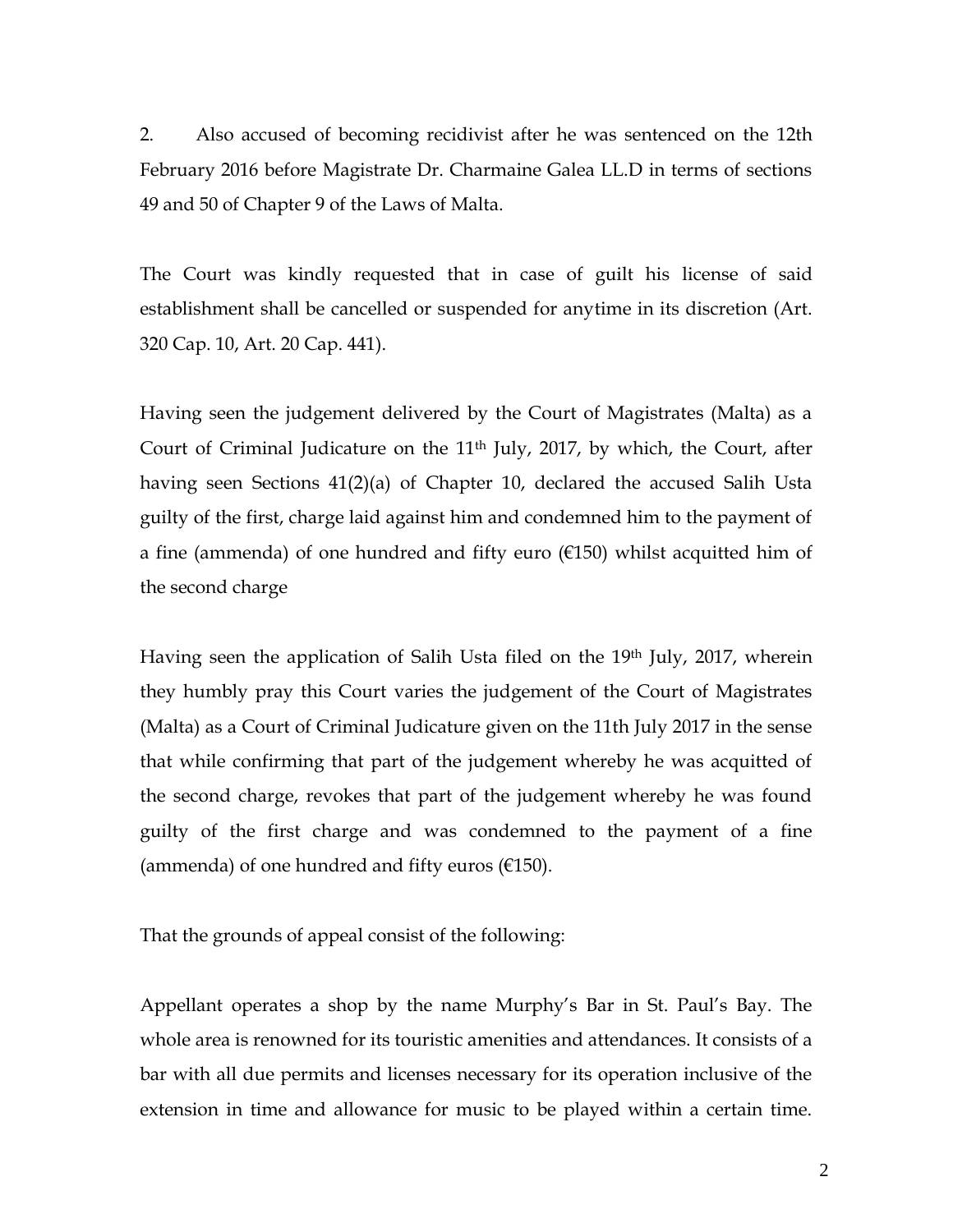Complainant filed a formal report with the Qawra Police Station that appellant caused a nuisance to him between a particular period of time.

In view of a repetition of similar complaints, the Honorable Court appointed AIC Robert Musumeci to examine the situation as related by complainant, whilst taking into consideration the submissions of appellant. An examination in situ was carried out by the said technical architect who released a formal report. This report duly confirmed on oath, which report militates in favour of appellant, was drawn up after the said court expert took all the readings necessary to arrive at his conclusions. However, the First Court opted to disregard technical conclusions basing itself on assertions, which were totally annihilated by the readings/measurements taken. It based itself on the purely subjective considerations instead of relying on scientific and technical data which result in favor of appellant's rights. The First Court opted for a subjective interpretation which with all due respect should have decided on an objective point of view. The Honorable Court did not refer to any scientific or technical data which would water down or totally do away with the conclusions of the technical expert. If such is the case, it should not have appointed him in the first place. In a matter of technicalities, it should not have substituted itself in reaching conclusions which *per necessitatem* had to be based on objective criteria.

It is humbly submitted that the regular complainant was the only person who filed reports against appellant. Complainant lives down the road from the bar and occupies a converted commercial premises. The area in question is one hundred per cent touristic area. When complainant took the decision to reside in that particular area, he knew beforehand the atmosphere and environment which exists in that area.

The affidavit released by WPC 264 only reports the complaint filed by complainant which complaint was denied by appellant. The said affidavit is self-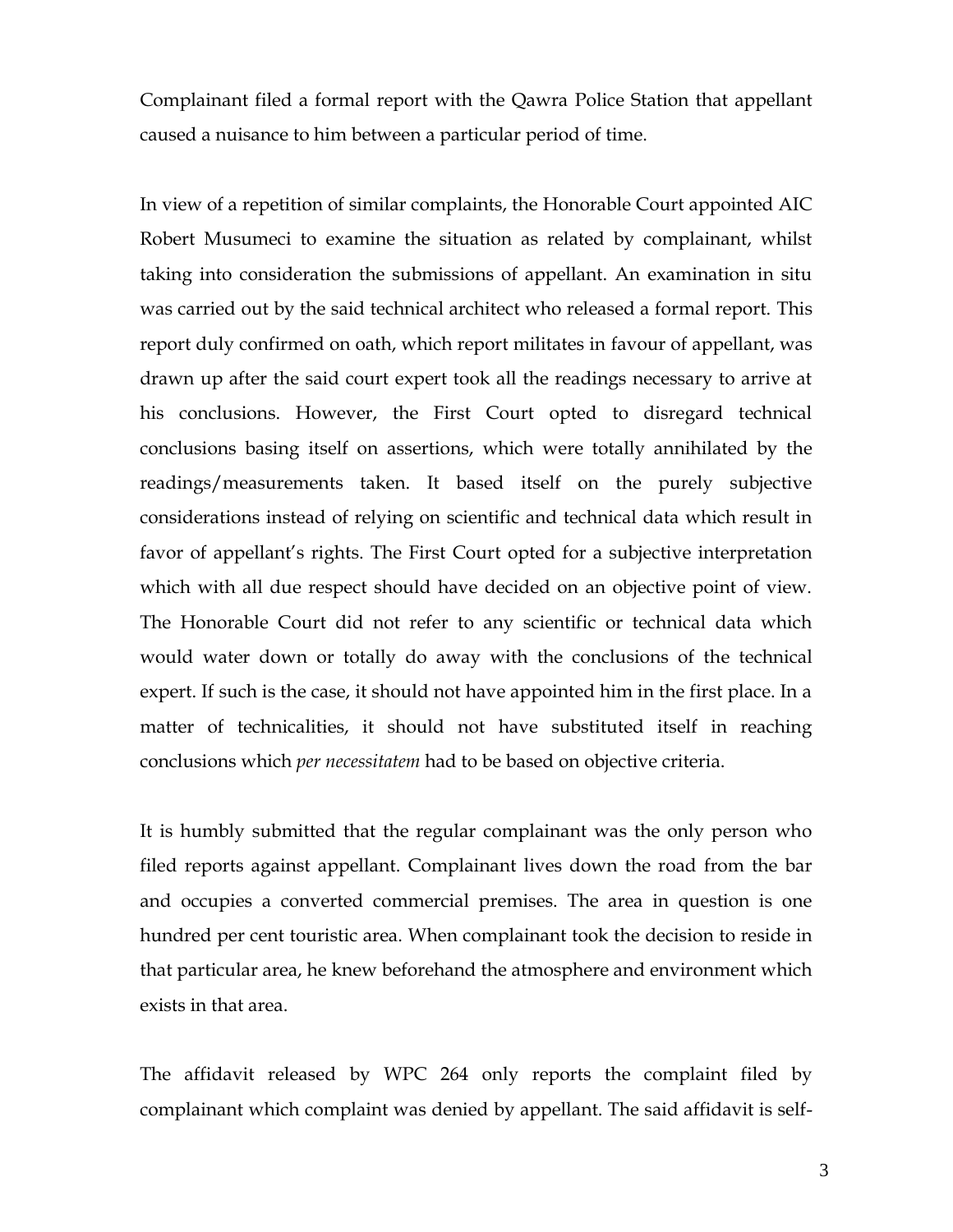explanatory and music was being played during the legally permitted hours. In this sense therefore, it does not constitute as evidence against appellant. The alleged timing was within the rights of appellant to play music. The evidence of complainant was rebutted by appellant himself. In view of such lack of evidence in favor of the prosecution's case, more weight should have been accorded to the technical report which conclusions are self—explanatory. More so when appellant had taken all reasonable precautions to render his establishment safe from causing any inconvenience to neighbors, by rendering it soundproof. In fact, these conclusions were reached also by the technical expert. In fact, these conclusions nullify the inconvenience allegedly caused to complainant. It seems that scientific proven conclusions do not apply in the case of the present complainant.

The accusation refers only to an alleged inconvenience albeit music being played in a loud pitch which may have caused a nuisance to complainant. Any reference to any other aggravation or whatever does not form part of this accusation. The reference made to permit/license is a gratuitous assertion which should not have found itself in the ratio decidendi of the court.

Having seen the records of the case in particular the verbal dated 29<sup>th</sup> September where the parties agreed that the report of the court appointed expert Dr Robert Musumeci exhibited in the case in the same names case number 325/2017 would also apply to this case and constitute evidence.

Having seen the updated conviction sheets of the defendants.

Now therefore duly considers.

The fact of this case are the following.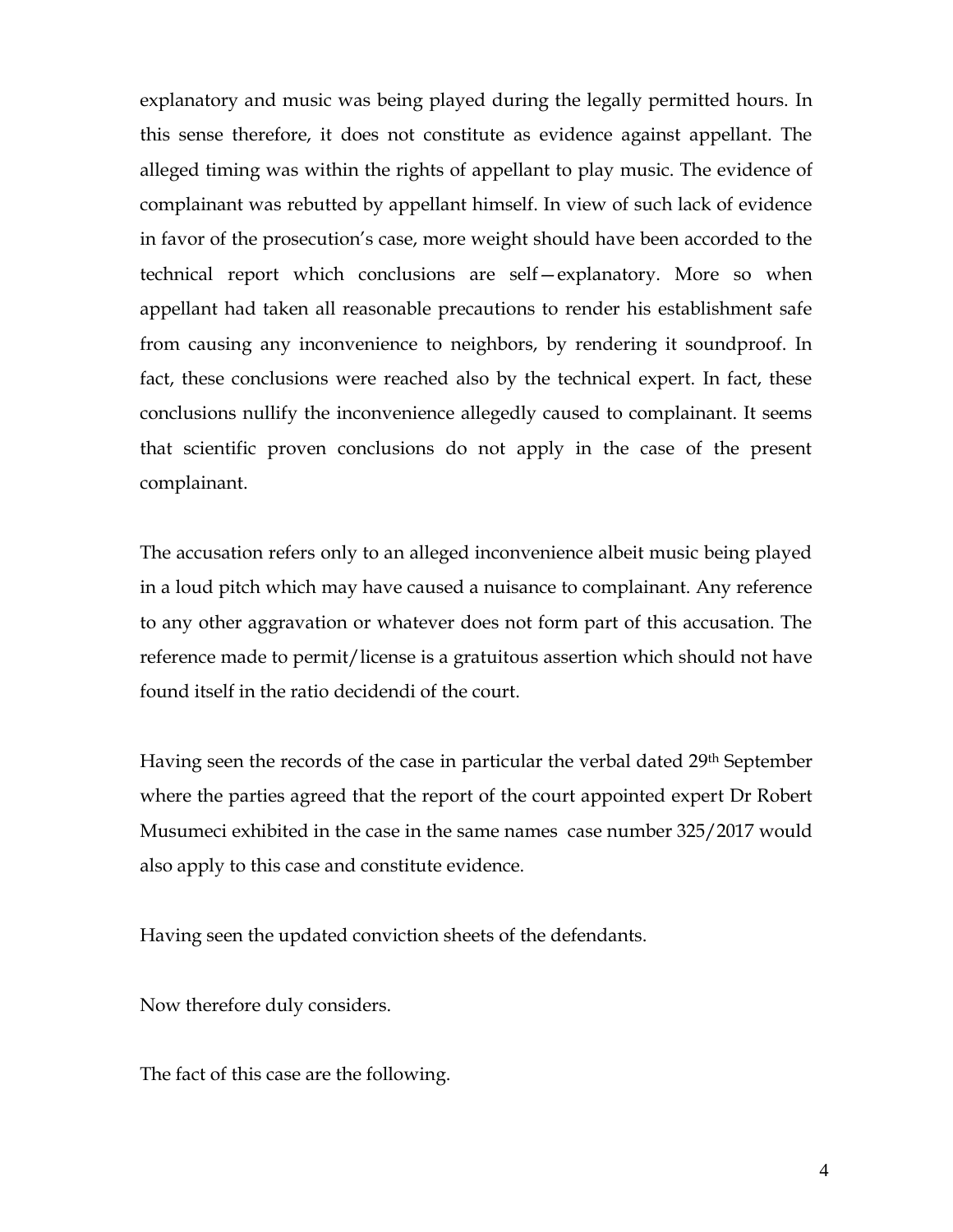By examining the affidavit of **PC 1054 M Zahra** it transpires that the complainant Christopher Maggi went to report the incident to the Qawra police station on the 23rd March 2016 wherein he reported that the appellant was generating a lot of noise in his bar named Murphy's Pub in Triq it-Turisti. He says that there was a lot of base sound and this was not the first time. He confirmed that he lives next to the bar in apartment number 363 and hears the noise. He also said that he would be reporting the matter to the police each and every time he felt disturbed. In this affidavit, it also transpires that when the witness went to speak to the appellant at about 23.35 of the same day he found soft music being played in the premise though he informed the appellant that charges would still be brought against him. This witness in fact had drawn up the police incident report which is exhibited in the acts of thee proceedings and confirms what the witness said under oath.

PL Quentin Tanti who was giving evidence on behalf of the Malta Tourism Authority confirmed that the establishment Murphy's Bar is not covered with a license to operate amplified music though covered with a permit to remain open until 4.00a.m and have background soft music.

The Court took note of what was stated in the court verbal of the 27<sup>th</sup> April in that the evidence given by the complainant in the case number 385/2017 in the above-mentioned names regarding the incident dated 13th February 2017 would also apply to this case. In that case, **Christopher Maggi**, had confirmed that he had gone to the police station on the 14<sup>th</sup> February 2016 and reported that on the 13<sup>th</sup> February 2016 at about 22.00p.m he was being disturbed from the music that was being generated in the bar named Murphy's Pub. Complainant also stated that this situation had been going on for a whole year and the situation had not changed and that he could no longer stand it. Therefore, the complainant did not give evidence with regards to the case under examination with reference to the specific date of the charge, but only testified in a general manner.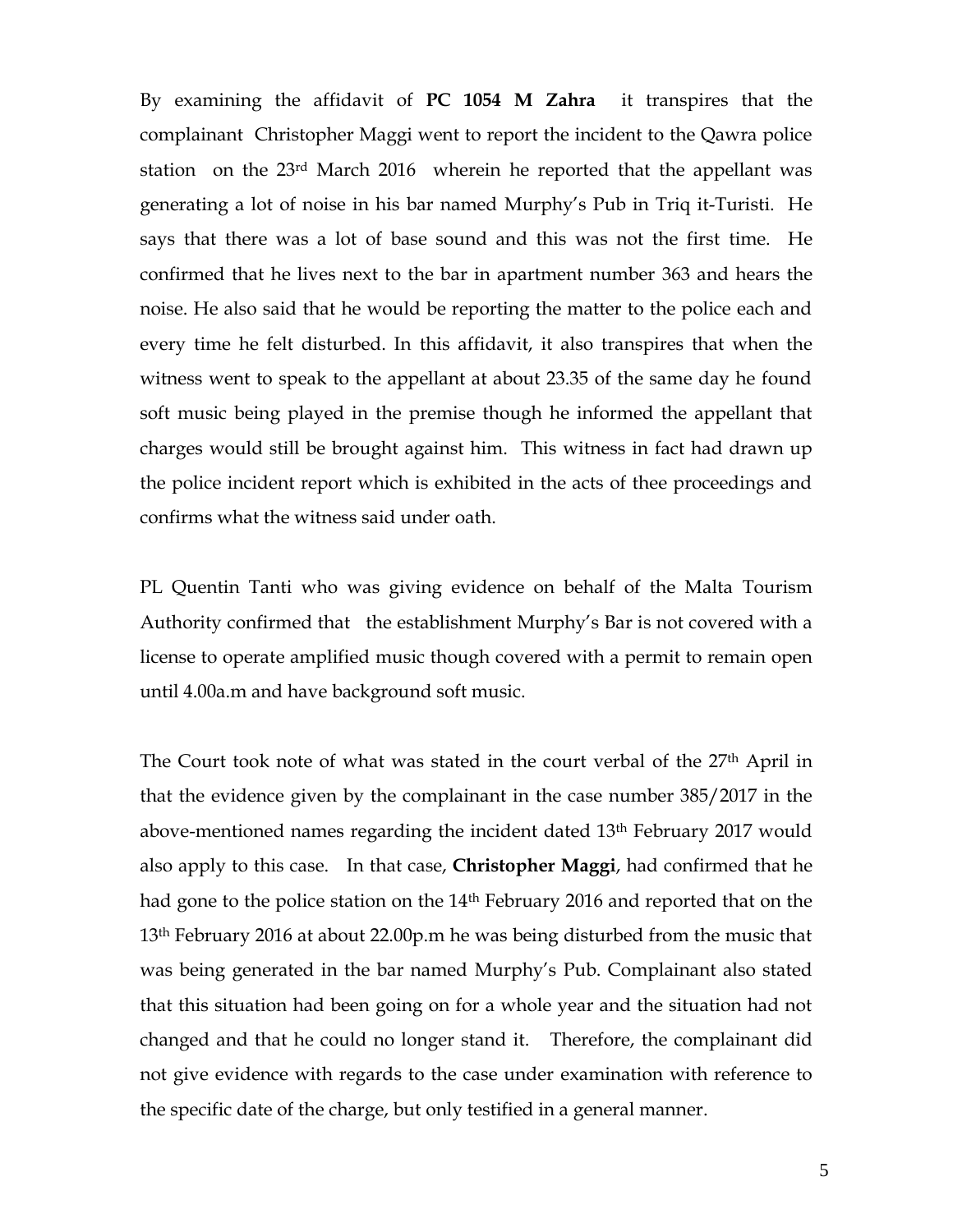The Court took note of the report exhibited by Dr Robert Musumeci in the case number 385/2017 in the above names and it transpired that when the complainant has the windows of his bedroom closed and the music in Murphy's Pub is on full blast the readings are 52dBA whereas when the sound is switched off, the sound level in the complainants bedroom is 40 dBA. There seems to be no reading regarding the decibels which can be recorded when the volume is not full but let us say half. The court expert also stated that if the music were full on then the patrons of the bar would not be able to speak thus insinuating that it is unlikely that the music is kept on full volume.

In this case, the accused Salih Usta gave evidence voluntarily and confirmed that he runs the Murphy's Irish Pub in Bugibba though he confirmed that he is also the owner. He stats the appellant had told him that the problem was not the music in the bar but the bar itself. He told him that he did not want the pub around his house. He says that in his bar, he caters for old people and that young people do not hang out there. He said that thus his music is never loud otherwise, he would be sending people away when he is aware of the heavy coemption in the area. He said that the bar is in a touristic area and that not many Maltese people live there except in the summer months.

He also confirmed that he had installed sound proofing and that if one were to pas in front of the bar he would not hear the music. He said that he had been there for thirteen years and it was only Mr. Maggi who complained about the music. He said that he has no live bands but at times gets a person to play on a guitar and the music is then amplified.

## **Considers further**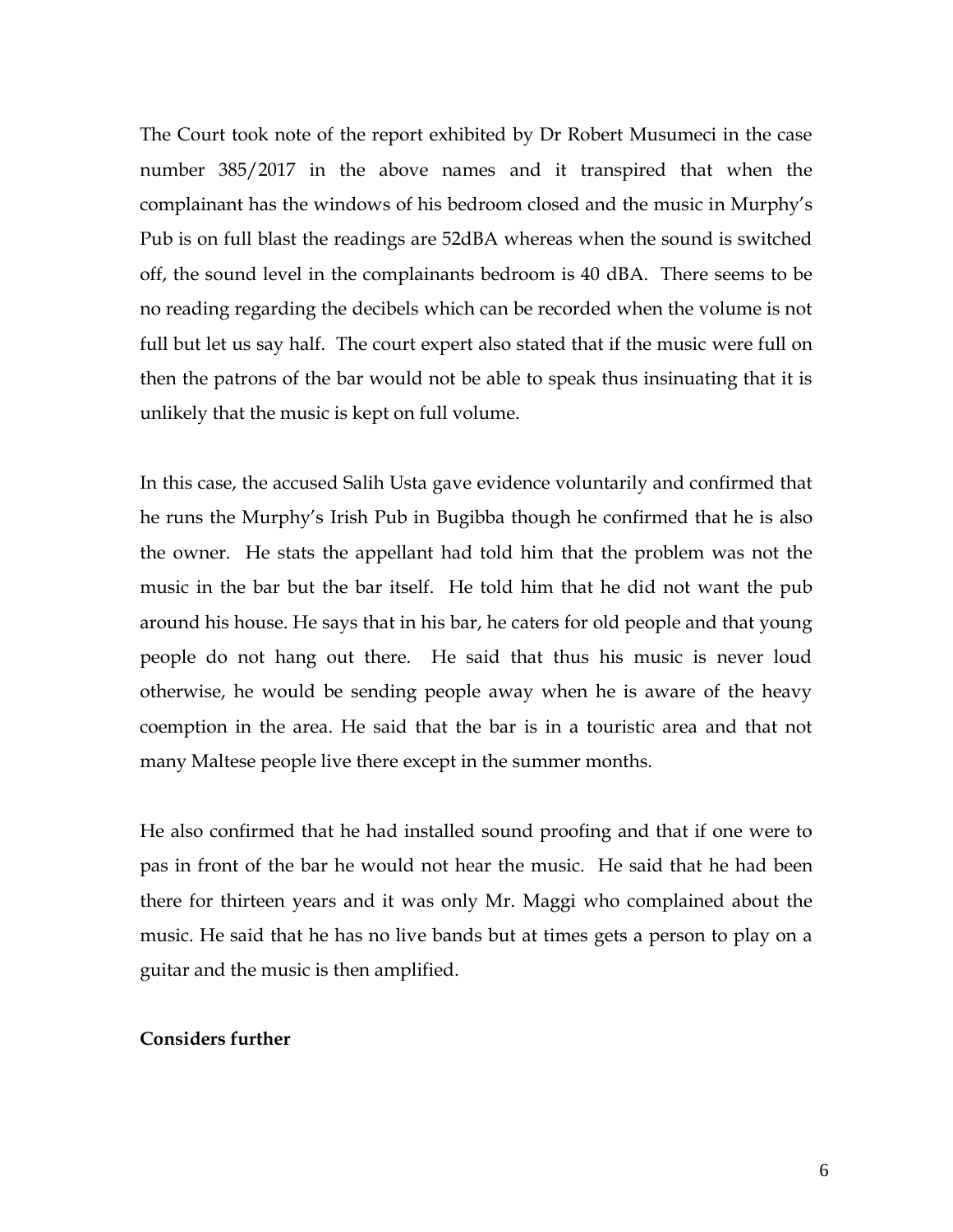The principle regarding the "*burden of proof*" is one that he who alleges something has to prove it. In fact reference can be made to what Manzini states in his book entitled *Diritto Penale*:

"*il cosi della onere detto prova cioe' il carico di fornirla spetta a chi accusa," (onus probandi incumbit qui asserit)*.

Thus, the result is one that in criminal cases the onus of proof rests on the prosecution during the whole case and it is only by exception that the accused is to dispute anything for example the defense of insanity. However, in this case the appellant did not rest solely on the evidence brought forward by the prosecution but also offered to give his testimony voluntarily to dispute what was being alleged in his regard.

The obligation to prove guilt of an accused person is absolute and this on a level beyond reasonable doubt and should there be any doubt this would mean that the prosecution did not prove its case beyond reasonable doubt. And therefore, the Court would have to acquit the accused.

In the first instance the accused is charged with the contravention of having at between 22.10 p.m. and 23.35 p.m. on 23rd March 2016 operated a loud speaker gramophone amplifier or similar instrument made or caused to suffer to be made which was so loud to have caused nuisance to his neighbor Christopher Maggi.

The appellant in his application of appeal makes reference to the report carried out by Dr Robert Musumeci and said that this report was in his favor though the first Court still found the appellant guilty of such contravention. This Court however cannot understand what the appellant meant when he said that the technical report was in his favor. The expert only carried out a scientific test and the result was such that when the music in the bar is full volume the decibel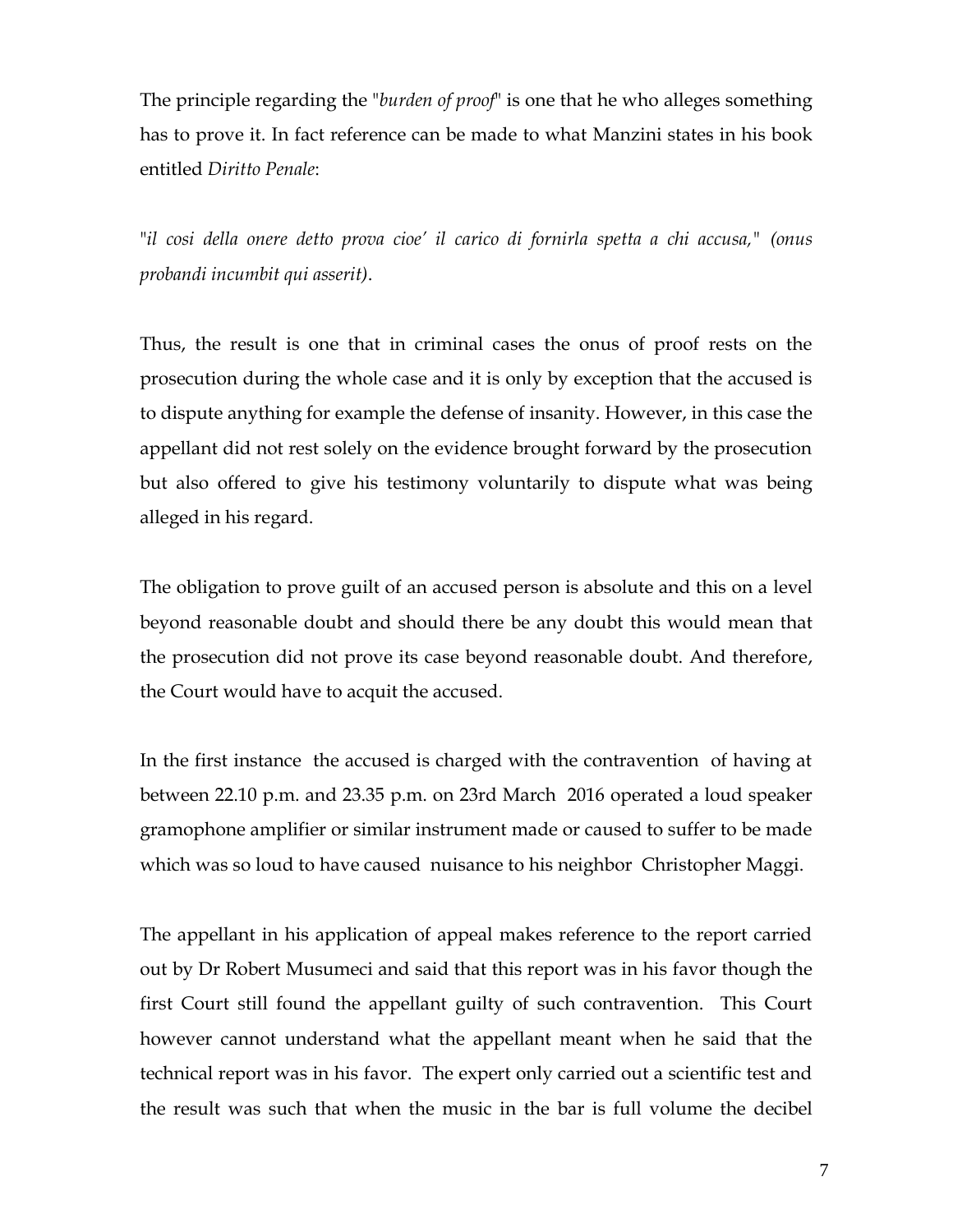readings are to the effect of 52DbA once the bedroom windows of the complainant are closed .

With reference to the charge under examination the Court took note that the report filed by the complainant was one where he felt aggrieved by the noise generated in Murphy's bar however he makes no mention to the day and time of his complaint. Even the police report is in that regard, is very general. The parties to the case stated in the appropriate verbal that the evidence of Christopher Maggi in case number 385/2017 should apply *mutatis mutandis* to this case. Though on examination of this evidence it does not transpire that the complainant was reporting the incident mentioned in the charge. The Court cannot be faced with a particular charge reflecting a particular time and day and hear evidence of what is the general situation without any reference at all from the complainant to this incident.

All that resulted from the proceedings is that the appellant was licensed as an operator to keep this bar open till four o clock in the morning with effect from 27<sup>th</sup> August 2014 as stated by PL Quentin Tanti on behalf of Malta Tourism Authority . This witness also confirmed that the music would thus have to stop at eleven in the evening and if the bar is found in the road mentioned in schedule 5 then he could play music until midnight. Though not amplified music. The witness also confirmed that Triq it -Turisti is found in Schedule 5 and therefore the appellant can play music though not amplified till midnight.

However, the Court underlines that this does not mean that the appellant can play music without giving due consideration to the neighbors in the area and thus he is to ensure that he adheres to the laws relating to the playing of music in commercial premises with respect to the laws relating to the '*bon vicinat*' despite having a valid license covering his premise.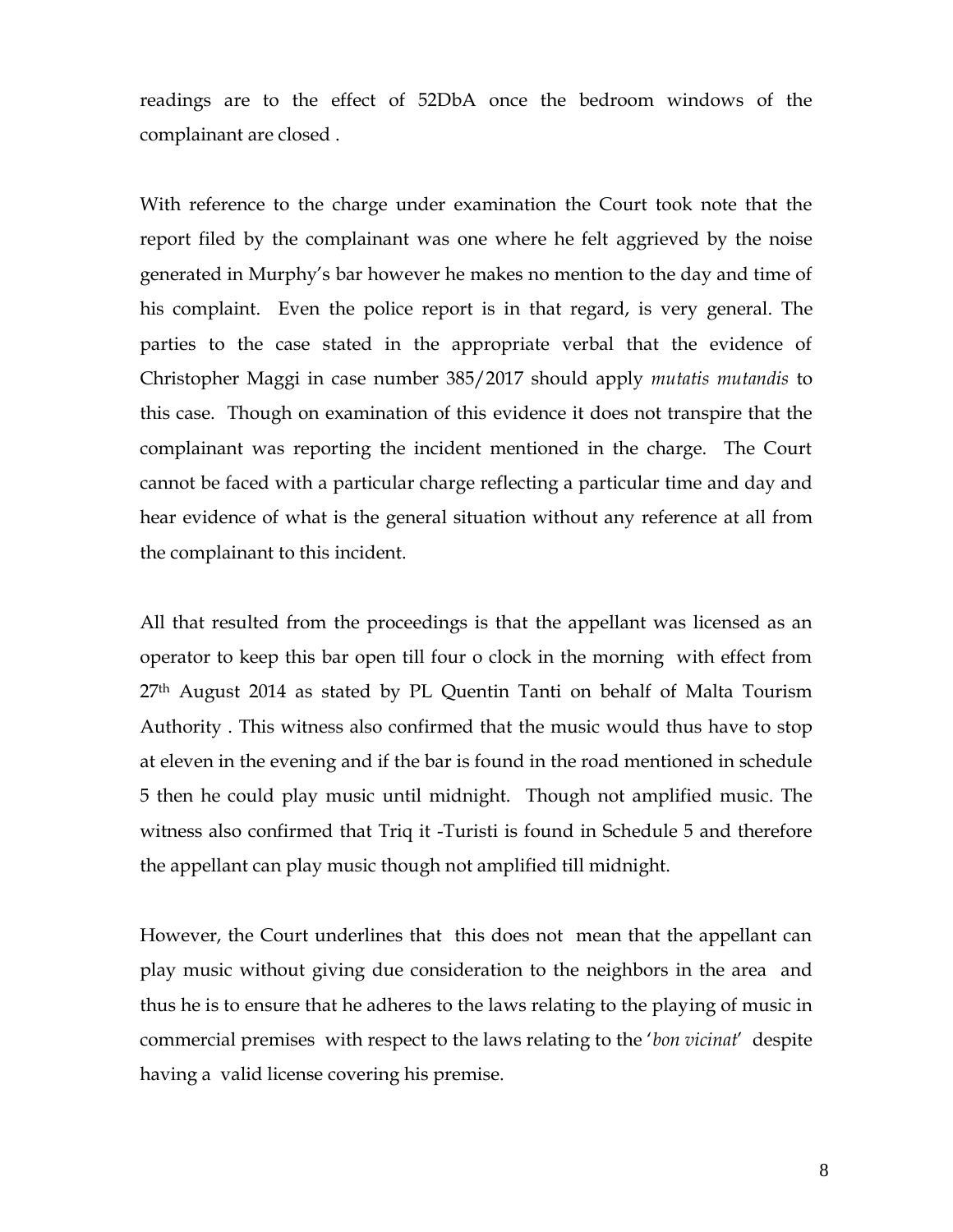In fact in the judgment given in the names **il-Pulizija vs Raymond Spiteri** <sup>1</sup> the Court held the following:-

"*Illi pero l-ġestjoni ta' din l-attivita permezz ta' liċenza ma tfissirx li huwa jista' jopera mingħajr konsiderazzjoni xierqa għar-regoli tal-bwon viċinat jew mingħajr ma possiblment jinkorri fi ksur ta' liġi penali ordinarja fil-każ t'infrazzjoni ta' tali liġi sempliċiment għax huwa fil-pussess ta' liċenza*".

In addition, any license does not prejudice the rights of third parties to be protected from the law.<sup>2</sup>

The appellant is bound to adhere to the conditions of his license as clearly stated in the judgement in the names **Il-Pulizija vs. Anthony Cuschieri et<sup>3</sup>**

*"….għandu jqis bħala insita fil-liċenza, bla ebda bżonn li tiġi espressament enunċjata, illi l-użu awtorizzat għandu jkun skont, eżerċitat b'rispett u fil-limiti tal-liġi."*

The golden question is whether the appellant was transgressing the law whilst playing music on the day, time and place indicated in the charge and this is what the Court is basically asked to decide upon..

According to regulation 13 of Legal Notice 1 of 2006: -

*13. (1) A license shall be issued in the name of an individual personally or on behalf of a commercial partnership or company and the address shall be the address of the commercial premises.*

 $\overline{a}$ 

<sup>&</sup>lt;sup>1</sup> obiter *Il-Pulizija vs. Raymond Spiteri,* Qorti tal-Appell Kriminali, VDG, deċiża nhar l-20 ta' Novembru 1998.

<sup>&</sup>lt;sup>2</sup>Vide Bugeja vs. Washington decided from the Court of Appeal civil jurisdiction on the -5<sup>th</sup> May 1897 as quoted by the late Judge William Harding in the case **Il-Pulizija vs. Anthony Cuschieri et,** decided by the Criminal Court of Appeal decided on the 16th December 1946.

<sup>&</sup>lt;sup>3</sup> Decided on the 16<sup>th</sup> December 1946 by the Criminal Court of Appeal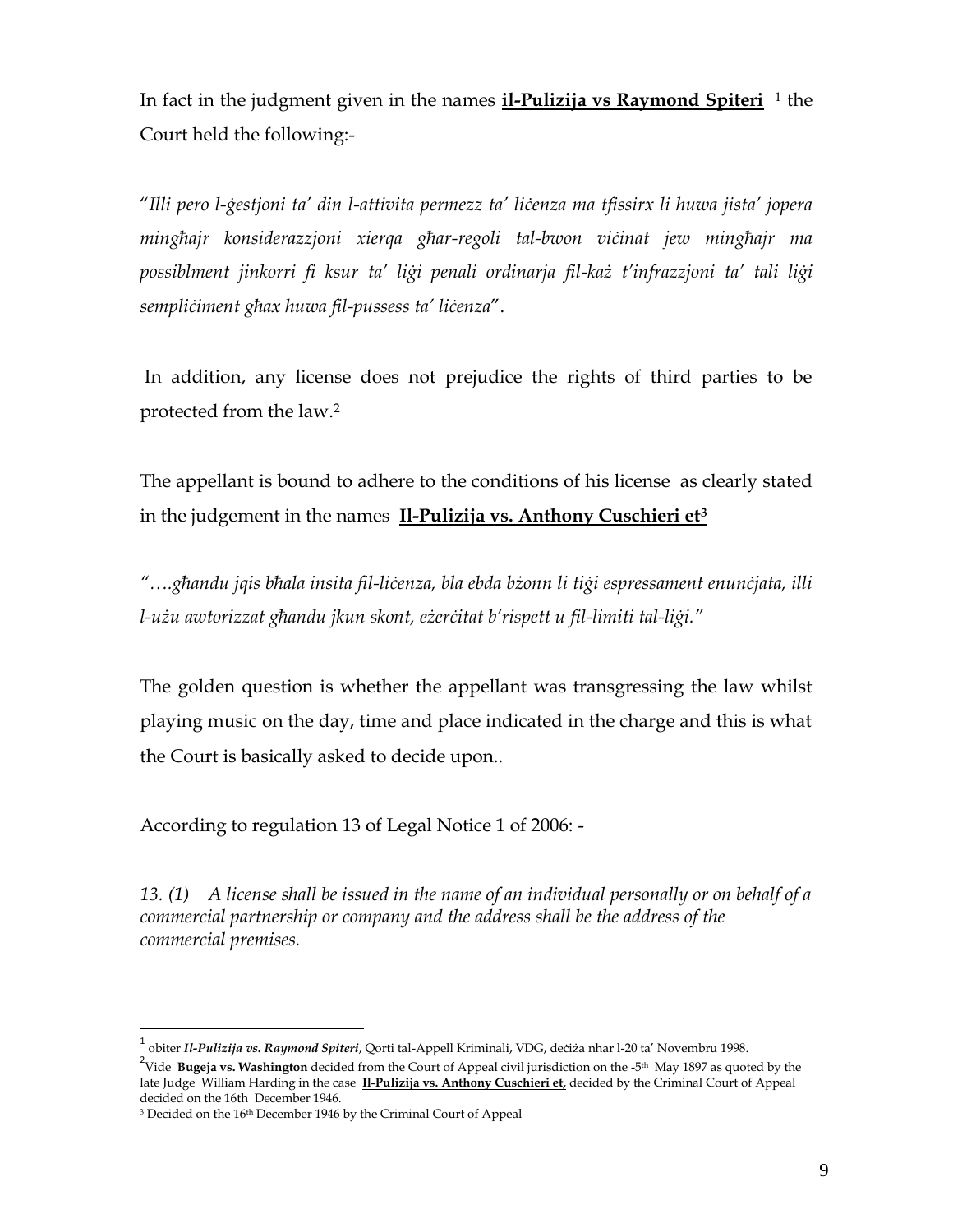*(2) The license shall be issued by reference to the applicable categories and types of the commercial activities according to the Development permit issued by the relevant authority.* 

*(3) Without prejudice to any other provision of law applicable in relation to a commercial activity, a license issued under these regulations shall be subject to the applicable conditions contained in the Second Schedule to these regulations.*

The Second Schedule entitled Conditions for Carrying Out a Commercial Activity provides that-

*The following conditions shall apply to all commercial premises whether unlicensed or licensed by any authority and regulated by any legislation.*

*02. The commercial activity carried out in the premises or things stored within the premises shall not:-*

*02.1 cause annoyance to neighbors;*

*02.2 be likely to occasion any fire or explosion;* 

*02.3 emit exhalation, fumes, vapors, gases, dust or emit noxious or offensive odors into the atmosphere that may cause damage or are injurious to health;* 

*02.4 cause annoyance by way of noise*

*04. Any commercial activity which carried out from any premises or outside a premises is regulated under these regulations.*

The same Schedule provides further that:-

*09*. "*No Commercial Activity located in an urban area can generate noise that can be heard from outside the premises that causes annoyance and disturbance to neighbors by playing of music by live bands or amplified music or other means between the hours of 11.00 p.m. and 9.00 a.m. of the following day*".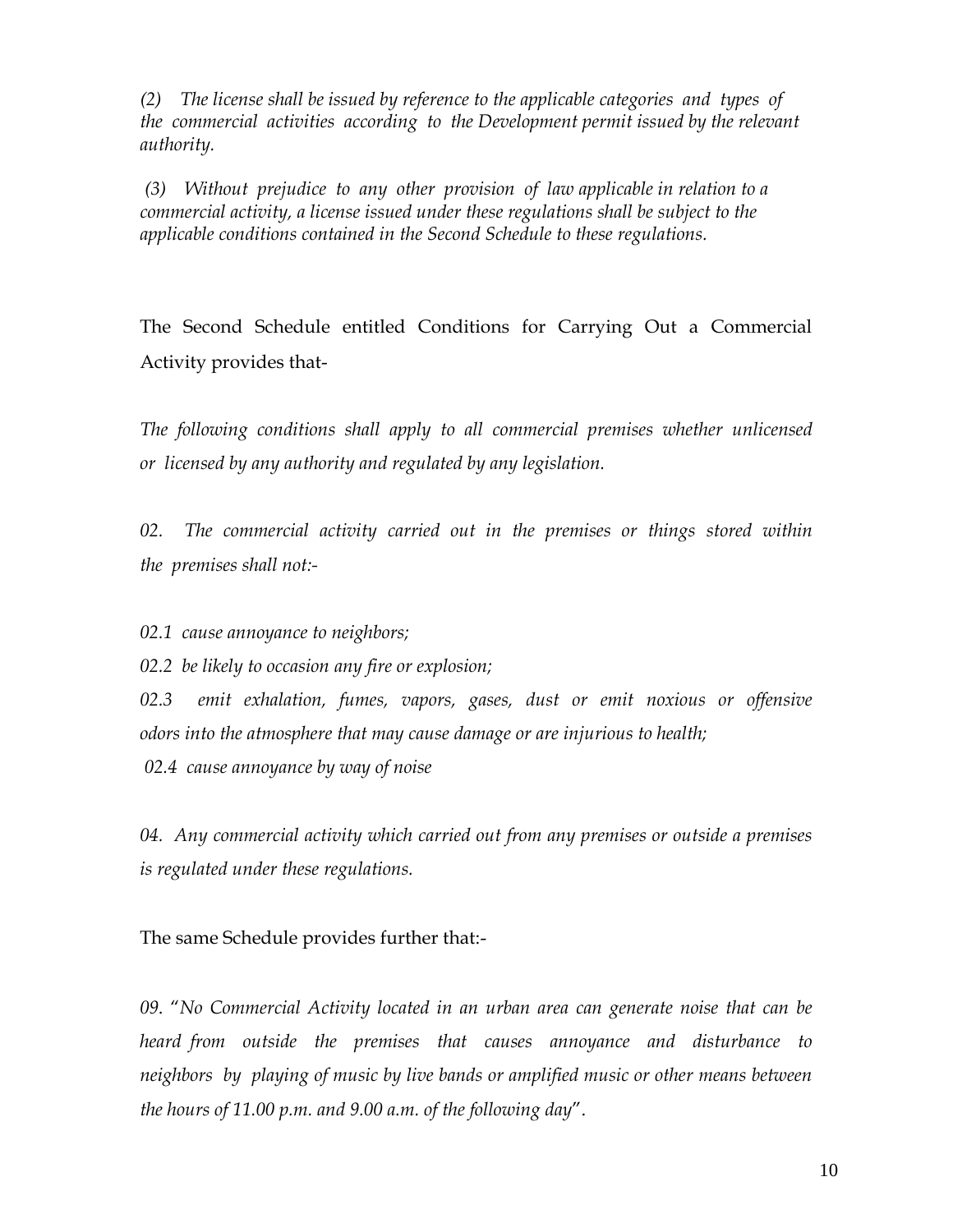It is the opinion of the Court that an inconvenience can be considered as an impediment depending on the case. It is true that not all inconveniences can be censored and punished before a criminal court. For this inconvenience to be punished before a criminal court it is has to be proven that it is a serious inconvenience in an objective manner , it has to be a substantial inconvenience and not just reasonable<sup>4</sup>. Also the test that a Judge has to carry out should be an objective test although in cases where the noise is caused by noise the Court has to evaluate the evidence brought forward according to the witnesses brought forward who are complaining about such disturbance.<sup>5</sup> It is left in the good hands of the judge who has to evaluate the evidence each case *in concreto* if such an inconvenience as envisaged by the legislator subsists and it is not usual that a technical expert should be appointed<sup>6</sup>.

With regards to the legal definition that should be attributed to the word 'inconvenience' the Court makes reference to a judgment delivered by this same Court when presided by Judge William Harding in the names **Il-Pulizija vs.**  Anthony Cuschieri et<sup>*T*</sup>, since this is important for the determination of the case.

That Court held that an inconvenience that is caused by the playing of loud music can be considered as a molestation in the sense of civil matters. However, *criminalibus*, the established limit should not be that applied in civil cases in other words that the inconvenience is such as has to be above the level that is accepted by the *bon vicinat* which in normal cases should be respected. In the criminal field, there is need that the facts constitute a substantial inconvenience and material discomfort8.

 $\overline{a}$ 

<sup>4</sup> *Il-Pulizija vs. Michael Grech*, Qorti tal-Appell Kriminali, PV, deċiża nhar is-30 t'April 1998

<sup>5</sup> *Il-Pulizija vs. Raymond Spiteri*, Qorti tal-Appell Kriminali, VDG, deċiża nhar l-20 ta' Novembru 1998.

<sup>6</sup> Il-Pulizija vs. Fortun Fava", Qorti tal-Appell Kriminali, VDG, deċiża nhar il-5 ta' Frar 1998.

<sup>7</sup> Decided on the 16th December 1946

<sup>8</sup> Here Judge Harding in his judgment makes reference to the English case in the names "**Walter vs Selfe**" 1851 whixh is reported by Burrows in his book "Words and Phrases Judicially Defined" in Volume III page 524.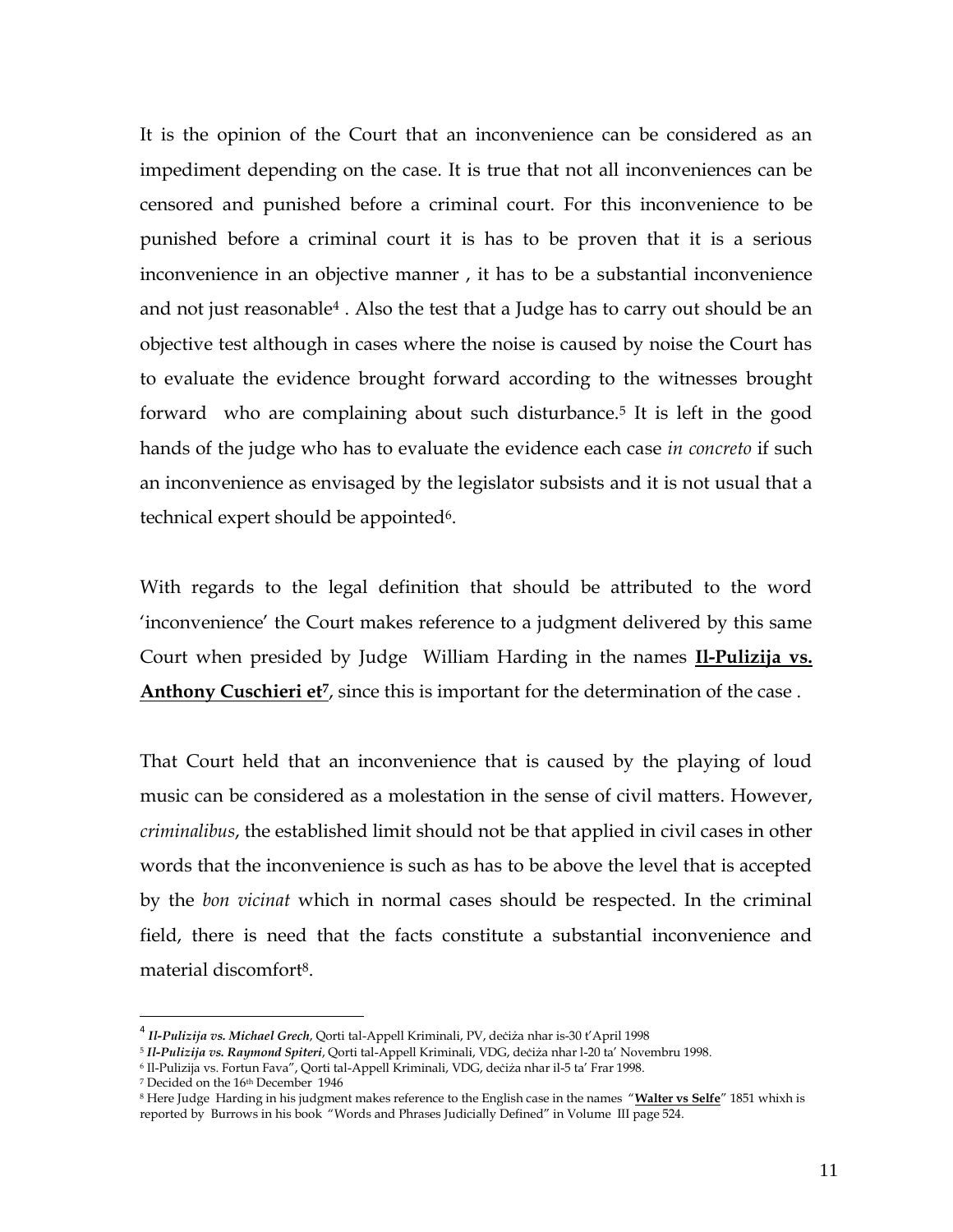In this regard therefore the inconvenience should be one that is 'grave' and 'not easily tolerated' as commented upon in the judgment in the names *Meli vs Calleja* decided on the 5<sup>th</sup> February 1908 also mentioned in this same case.

Besides the same inconvenience has to be one that is considered continuous and intense. If the elements do not concur then such an act would not fall under the remit of a penal sanction and this because otherwise would also be applicable to slight inconvenience which could possibly render social life difficult.

Judge Harding makes reference to the English Judge whilst making reference to the judgement delivered in the names **Bamford vs. Turnley** <sup>9</sup> where it was held that:-

"*The compromises that belong to social life, and upon which the peace and comfort of it mainly depend, furnish an indefinite number of examples where some apparent natural right is invaded, or some enjoyment abridged, to provide for the more general convenience or necessities of the whole community*".

In fact as reported further up in the Maltese text in Legal Notice 1 of 2006 the second schedule speaks of '*sikkatura*'. In the English translation the word used is 'annoyance' . In the Maltese language '*sikkatura*' should have been translated as to mean 'importunity…boring…tiresome, to importune, to pester, to annoy people, to bore.10'

On the other hand the term '*nuisance*' is translated into the Maltese Language as

 $\overline{a}$ <sup>9</sup> Decided in 1862

<sup>&</sup>lt;sup>10</sup> "Maltese-English Dictionary" by Joseph Aquilina, Volume Two M-Z and Addenda, Midsea Books Limited, 1999 f'page 1314.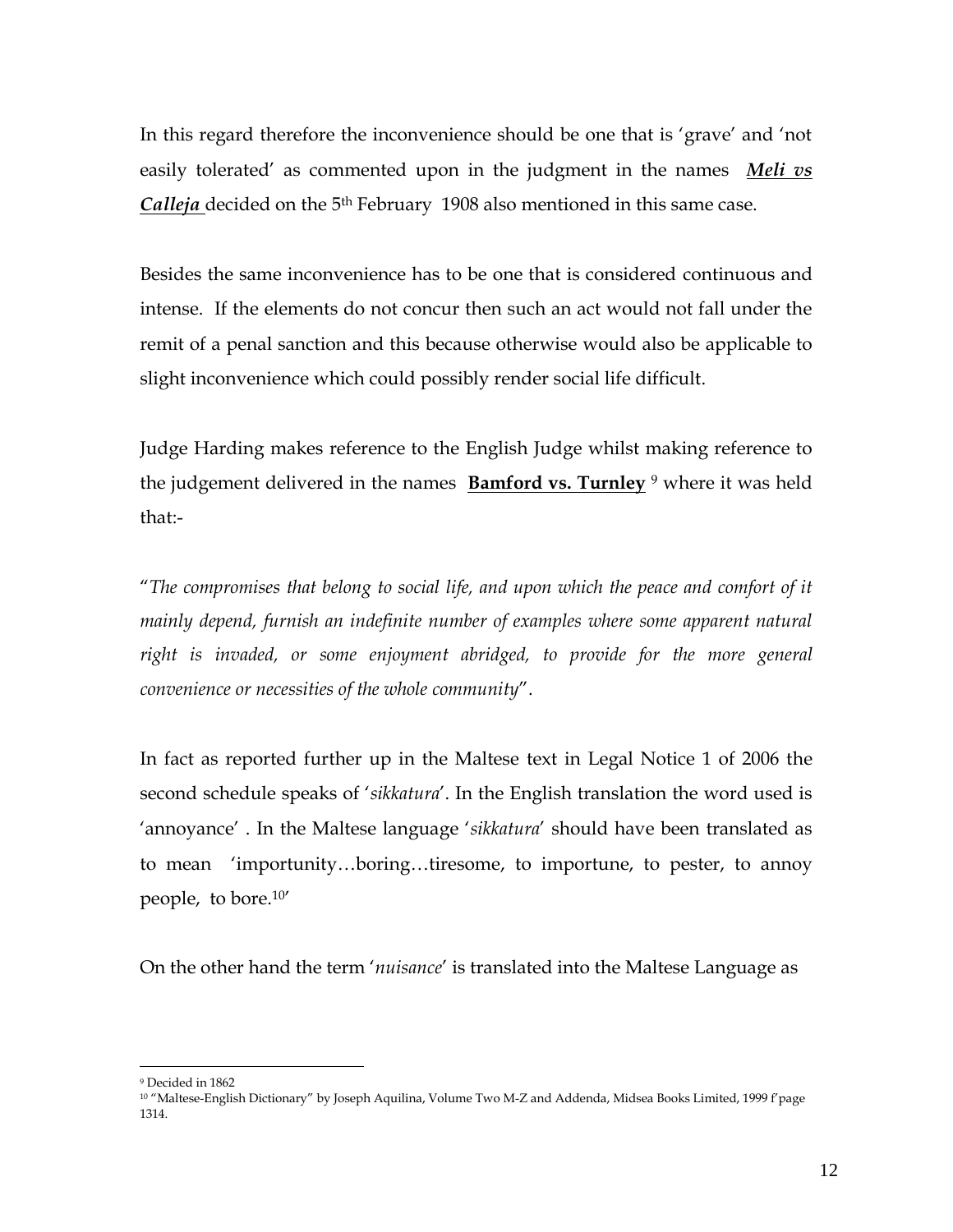"*n.(i) sikkatura, ksir il-għajn, ksir ir-ras... private nuisance xi inkonvenjenza għal numru żgħir ta' nies; public nuisance, inkonvenjenza għal numru kbir ta' nies...2. aġġ. Li jagħti fastidju/jdejjaq/jissikka n-nies; nuisance value, (ħaġa) li tiswa ta' disturb...*"<sup>11</sup>

Alternatively the term "*annoyance*" means "*n. (1) fastidju, dwejjaq, sikkatura, irritazzjoni" u dan wara li jiġi premess li l-verb "annoy" ifisser : "dejjaq, issikka, xabba', importuna, irrita*".<sup>12</sup>

Therefore, in the Maltese context the words 'annoyance' and 'nuisance' have a meaning which is nearly synonymous. A cursory look at "*The Shorter Oxford English Dictionary*", of Little, Fowler u Coulson, edited by Onions, the meaning of the word "annoyance" is "1. The action of annoying; molestation. 2. The state of Feeling caused by what annoys; vexation 1502. 3. Anything annoying, a nuisance 1502".<sup>13</sup>

*Mill-banda l-oħra t-tifsira tal-kelma "nuisance" skont l-istess dizjunarju hija "1. Injury, hurt, harm, annoyance. (In later use 2 or 2b.) 2. Anything injurious or obnoxious to the community"*

In the opinion of the Court, these terms in this particular contest have a synonymous meaning and thus the legal principle that regulates them should be the same. In this case and in the light of what the complainant stated that noise was being generated by the music leads the court to understand that the complainant truly suffered an inconvenience as stipulated in the second schedule as causing a disturbance to neighbors.

Therefore, in view of the above the Court does not feel it is necessary to explain further on this matter since the complaint filed by the complainant relates to the

 $\overline{a}$ <sup>11</sup> "English- Maltese Dictionary" by Joseph Aquilina, Volume Three M-R, Midsea Books Limited, 1999 f'paġe 2023

<sup>12</sup> "English- Maltese Dictionary" by Joseph Aquilina, Volume One, Midsea Books Limited, 1999 f'paġe 79

<sup>13</sup> Volume 1, A – Markworthy, Clarendon Press, Oxford, paġne74.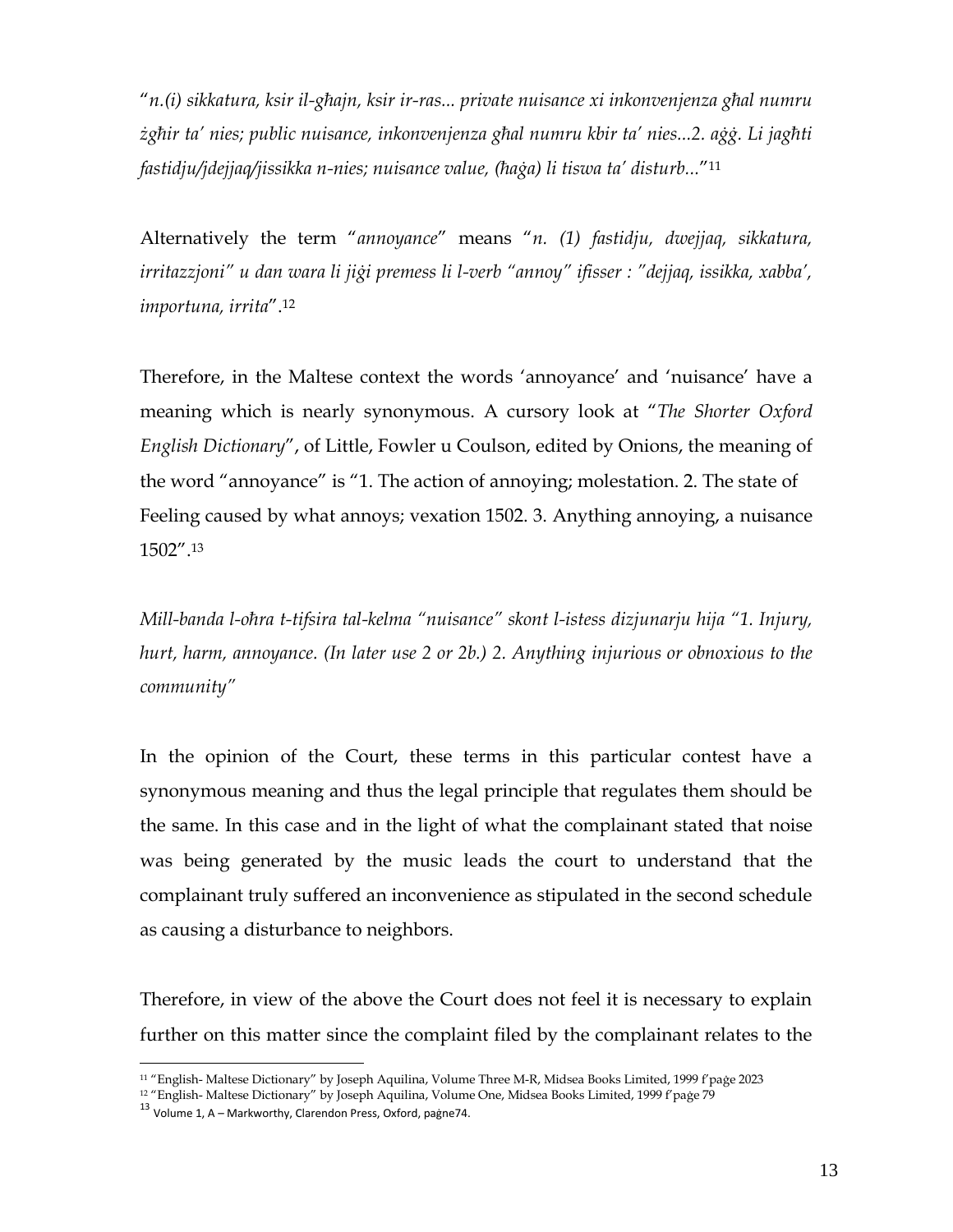playing of music in a general fashion in a commercial place which is duly licensed.

The prosecution had to bring further evidence to the Court to prove that on the day in question the music that was played in the time-frame that the law provides was of disturbance to the neighborhood or to a number of neighbors for the test to be object. Otherwise, this court would be deciding the matter on a subjective test carried out by the complainant who might have an ulterior motive for filing such a complaint.

The Court feels that in this case the prosecution did not manage to prove its case on a level beyond reasonable doubt. The Police should in such circumstance where they see that a person is insisting on reporting some one that his report is genuine and they can only do this if they inspect the premises unexpectedly and to inspect the premises when an actual report is made at the police station. The fact that the appellant did not call the police and report the matter on the same day is also indicative that he was not truly annoyed perhaps slightly disturbed, in which such disturbance would have to be tolerated on the basis of *bon vicinat*. The complainant himself was rather skimpy in the evidence he gave so much so that he did not even bother to describe the type of noise that was being generated on the day in question. Therefore, the Court cannot find the appellant guilty of this charge.

With reference to the second charge namely being in possession of a license failed to comply with any applicable provision of this act or with any condition restriction or other limitation to which the license is subject. Here again the Court states that prosecution should have furnished the court with more information regarding which alleged provision was not complied to by the appellant. If the prosecution is making reference to Subsidiary Legislation 331.07 as stated in the judgment given by the first court namely that he should not cause